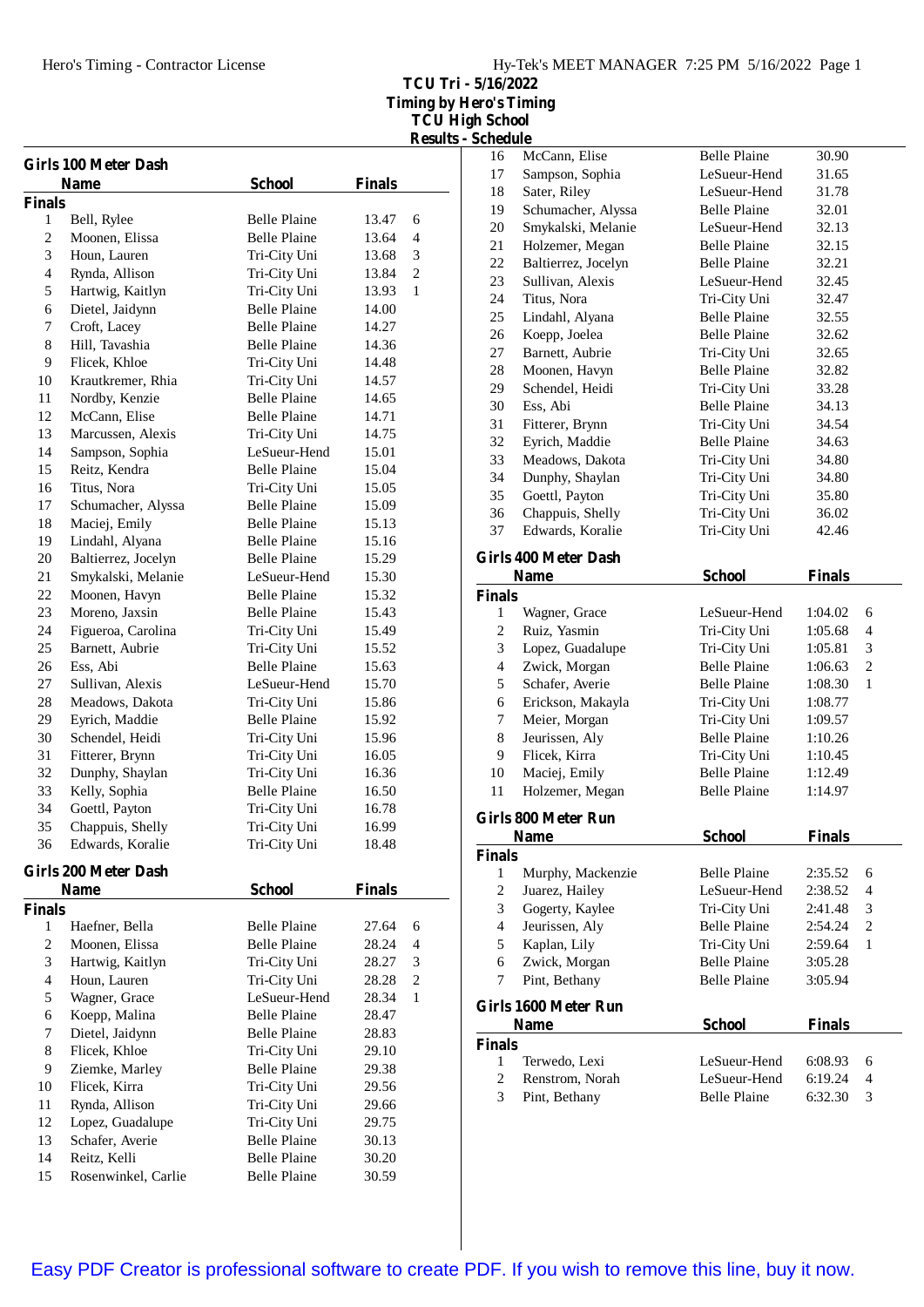**TCU Tri - 5/16/2022**

**Timing by Hero's Timing**

**TCU High** School **Results - Schedule**

|                |                                |                     |               | <b>Result</b> |
|----------------|--------------------------------|---------------------|---------------|---------------|
|                | Girls 3200 Meter Run           |                     |               |               |
|                | <b>Name</b>                    | <b>School</b>       | <b>Finals</b> |               |
| <b>Finals</b>  |                                |                     |               |               |
| 1              | Ruiz, Yasmin                   | Tri-City Uni        | 13:06.15      | 6             |
| $\overline{c}$ | Giles, Addisyn                 | <b>Belle Plaine</b> | 13:13.73      | 4             |
| 3              | Jeurissen, Belle               | <b>Belle Plaine</b> | 13:16.91      | 3             |
| 4              | Murphy, Mackenzie              | <b>Belle Plaine</b> | 13:22.74      | $\mathbf{2}$  |
| 5              | Marek, Megan                   | Tri-City Uni        | 13:53.72      | 1             |
| 6              | Thaemert, Kallie               | <b>Belle Plaine</b> | 13:56.14      |               |
| 7              | Rondorf, Lillian               | Tri-City Uni        | 14:07.69      |               |
|                | <b>Girls 100 Meter Hurdles</b> |                     |               |               |
|                | Name                           | School              | <b>Finals</b> |               |
| <b>Finals</b>  |                                |                     |               |               |
| 1              | Reitz, Kelli                   | Belle Plaine        | 17.00         | 6             |
| 2              | Houn, Charlotte                | Tri-City Uni        | 17.01         | 4             |
| 3              | Ziemke, Marley                 | <b>Belle Plaine</b> | 17.54         | 3             |
| 4              | Rosenwinkel, Carlie            | <b>Belle Plaine</b> | 18.10         | 2             |
| 5              | Terwedo, Drea                  | LeSueur-Hend        | 18.20         | 1             |
| 6              | Bungarden, Lila                | <b>Belle Plaine</b> | 18.31         |               |
| 7              | Luna, Ruby                     | Tri-City Uni        | 18.81         |               |
| 8              | Siebsen, Kristin               | Tri-City Uni        | 19.23         |               |
| 9              | Hennen, Grace                  | Tri-City Uni        | 19.37         |               |
| 10             | Gargett, Halee                 | Tri-City Uni        | 20.64         |               |
| 11             | Finkenbiner, Zoey              | Tri-City Uni        | 22.39         |               |
| 12             | Stephens, Calley               | Tri-City Uni        | 22.72         |               |
|                |                                |                     |               |               |
|                | <b>Girls 300 Meter Hurdles</b> |                     |               |               |
| <b>Finals</b>  | Name                           | <b>School</b>       | <b>Finals</b> |               |
| 1              | Ziemke, Marley                 | <b>Belle Plaine</b> | 52.48         | 6             |
| 2              | Rosenwinkel, Carlie            | <b>Belle Plaine</b> | 52.52         | 4             |
| 3              | Houn, Charlotte                | Tri-City Uni        | 52.92         | 3             |
| $\overline{4}$ | Reitz, Kelli                   | <b>Belle Plaine</b> |               | 2             |
|                |                                |                     | 53.37         |               |
| 5              | Bungarden, Lila                | <b>Belle Plaine</b> | 54.56         |               |
| 6              | Siebsen, Kristin               | Tri-City Uni        | 55.36         | 1             |
| 7              | Reitz, Kendra                  | <b>Belle Plaine</b> | 58.70         |               |
| 8              | Luna, Ruby                     | Tri-City Uni        | 58.99         |               |
| 9              | Hennen, Grace                  | Tri-City Uni        | 1:01.02       |               |
| 10             | Gargett, Halee                 | Tri-City Uni        | 1:01.64       |               |
| 11             | Finkenbiner, Zoey              | Tri-City Uni        | 1:02.67       |               |
| 12             | Stephens, Calley               | Tri-City Uni        | 1:10.22       |               |
|                | Girls 4x100 Meter Relay        |                     |               |               |
|                | 'I`eam                         | Relay               | <b>Finals</b> |               |
| <b>Finals</b>  |                                |                     |               |               |
| 1              | <b>Belle Plaine</b>            | A                   | 52.71         | 6             |
|                | 1) Bell, Rylee                 | 2) Moonen, Elissa   |               |               |
|                | 3) Haefner, Bella              | 4) Ziemke, McKenna  |               |               |
| 2              | <b>Belle Plaine</b>            | B                   | 55.68         |               |
|                | 1) Croft, Lacey                | 2) Driehorst, Emma  |               |               |
|                | 3) Koepp, Joelea               | 4) Dietel, Jaidynn  |               |               |
| 3              | Tri-City United                | A                   | 57.61         | 4             |
|                | 1) Krautkremer, Rhia           | 2) Rynda, Allison   |               |               |
|                | 3) Titus, Nora                 | 4) Smith, Sophia    |               |               |
| 4              | <b>Belle Plaine</b>            | C                   | 59.76         |               |
|                | 1) Ess, Abi                    | 2) Moreno, Jaxsin   |               |               |
|                | 3) Baltierrez, Jocelyn         | 4) Eyrich, Maddie   |               |               |
|                |                                |                     |               |               |
|                |                                |                     |               |               |

| 5                        | Tri-City United                         | B                                    | 1:01.79               |   |
|--------------------------|-----------------------------------------|--------------------------------------|-----------------------|---|
|                          | 1) Hennen, Grace                        |                                      | 2) Finkenbiner, Zoey  |   |
|                          | 3) Fitterer, Brynn                      |                                      | 4) Figueroa, Carolina |   |
|                          | Girls 4x200 Meter Relay                 |                                      |                       |   |
|                          | <b>Team</b>                             |                                      |                       |   |
|                          |                                         | <b>Relay</b>                         | <b>Finals</b>         |   |
| <b>Finals</b><br>1       |                                         |                                      |                       |   |
|                          | Belle Plaine                            | A                                    | 1:53.92               | 6 |
|                          | 1) Bell, Rylee<br>3) Haefner, Bella     |                                      | 2) Ziemke, McKenna    |   |
|                          | Tri-City United                         | 4) Hill, Tavashia<br>A               | 2:00.12               | 4 |
| 2                        | 1) Houn, Lauren                         |                                      |                       |   |
|                          | 3) Dooley, Maddie                       | 2) Hartwig, Kaitlyn<br>4) Luna, Ruby |                       |   |
| 3                        | <b>Belle Plaine</b>                     | B                                    | 2:03.40               |   |
|                          | 1) Murphy, Mackenzie                    | 2) Jeurissen, Belle                  |                       |   |
|                          | 3) Giles, Addisyn                       | 4) Bungarden, Lila                   |                       |   |
|                          |                                         |                                      |                       |   |
|                          | Girls 4x400 Meter Relay                 |                                      |                       |   |
|                          | Team                                    | <b>Relay</b>                         | <b>Finals</b>         |   |
| <b>Finals</b>            |                                         |                                      |                       |   |
| 1                        | <b>Belle Plaine</b>                     | A                                    | 4:25.17               | 6 |
|                          | 1) Jeurissen, Aly                       |                                      | 2) Ziemke, McKenna    |   |
|                          | 3) Koepp, Malina                        | 4) Schafer, Averie                   |                       |   |
| 2                        | Tri-City United                         | A                                    | 4:31.65               | 4 |
|                          | 1) Flicek, Kirra                        | 2) Meier, Morgan                     |                       |   |
|                          | 3) Lopez, Guadalupe                     |                                      | 4) Erickson, Makayla  |   |
| 3                        | <b>Belle Plaine</b>                     | B                                    | 4:54.75               |   |
|                          | 1) Zwick, Morgan                        | 2) McCann, Elise                     |                       |   |
|                          | 3) Thaemert, Kallie                     | 4) Kimpton, CeCe                     |                       |   |
|                          | Girls 4x800 Meter Relay                 |                                      |                       |   |
|                          |                                         |                                      |                       |   |
|                          | <b>Team</b>                             |                                      | <b>Finals</b>         |   |
| <b>Finals</b>            |                                         | <b>Relay</b>                         |                       |   |
| 1                        |                                         | A                                    | 10:59.17              | 6 |
|                          | Tri-City United                         | 2) Ruiz, Yasmin                      |                       |   |
|                          | 1) Kaplan, Lily<br>3) Erickson, Makayla |                                      |                       |   |
| 2                        | <b>Belle Plaine</b>                     | 4) Gogerty, Kaylee<br>A              | 11:01.80              | 4 |
|                          | 1) Thaemert, Kallie                     | 2) Jeurissen, Belle                  |                       |   |
|                          | 3) Giles, Addisyn                       | 4) Pint, Bethany                     |                       |   |
|                          |                                         |                                      |                       |   |
|                          | <b>Girls High Jump</b>                  |                                      |                       |   |
|                          | <b>Name</b>                             | <b>School</b>                        | <b>Finals</b>         |   |
| Finals                   |                                         |                                      |                       |   |
| 1                        | Moonen, Elissa                          | <b>Belle Plaine</b>                  | 4-08.00               | 6 |
| 2                        | Nordby, Kenzie                          | <b>Belle Plaine</b>                  | 4-06.00               | 4 |
| 3                        | Messer, Amilia                          | <b>Belle Plaine</b>                  | 4-06.00               | 3 |
| $\overline{\mathcal{L}}$ | Dahlke, Gabriella                       | Tri-City Uni                         | 4-06.00               | 2 |
| 5                        | Moreno, Jaxsin                          | <b>Belle Plaine</b>                  | 4-03.00               |   |
| 5                        | Schumacher, Alyssa                      | <b>Belle Plaine</b>                  | 4-03.00               |   |
| 5                        | Koepp, Joelea                           | <b>Belle Plaine</b>                  | 4-03.00               |   |
| 5                        | Driehorst, Emma                         | <b>Belle Plaine</b>                  | 4-03.00               |   |
| 5                        | Titus, Nora                             | Tri-City Uni                         | 4-03.00               | 1 |
| 10                       | Pint, Bethany                           | <b>Belle Plaine</b>                  | 4-00.00               |   |
| 11                       | Luna, Ruby                              | Tri-City Uni                         | 3-09.00               |   |
|                          | <b>Girls Pole Vault</b>                 |                                      |                       |   |
|                          | <b>Name</b>                             | <b>School</b>                        | <b>Finals</b>         |   |
| Finals                   |                                         |                                      |                       |   |
| 1                        | Sater, Riley<br>Smith, Sophia           | LeSueur-Hend<br>Tri-City Uni         | 7-06.00               | 6 |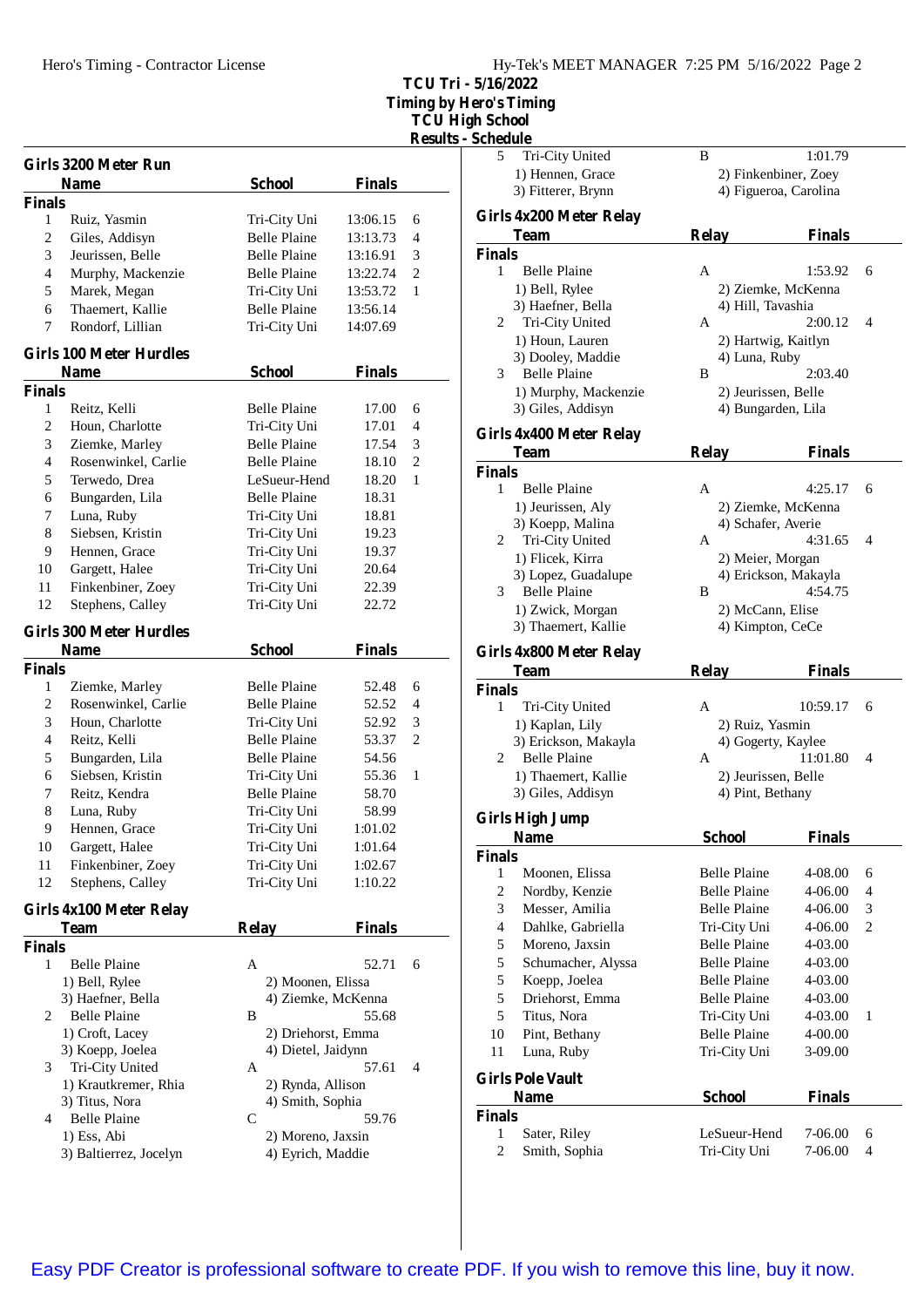**TCU Tri - 5/16/2022 Timing by Hero's Timing TCU High School**

|                |                                      |                                            |                    | <b>Results</b> |
|----------------|--------------------------------------|--------------------------------------------|--------------------|----------------|
| <b>Finals</b>  | (Girls Pole Vault)                   |                                            |                    |                |
|                | <b>Name</b>                          | <b>School</b>                              | <b>Finals</b>      |                |
| 3<br>4         | Marcussen, Alexis<br>Houn, Charlotte | Tri-City Uni<br>Tri-City Uni               | 7-06.00<br>7-00.00 | 3<br>1.5       |
| 4              | Reitz, Kelli                         | <b>Belle Plaine</b>                        | 7-00.00            | 1.5            |
| 6              |                                      | <b>Belle Plaine</b>                        |                    |                |
|                | Driehorst, Emma                      |                                            | 7-00.00            |                |
| 7<br>8         | Ruiz, Yasmin                         | Tri-City Uni<br><b>Belle Plaine</b>        | 6-06.00            |                |
| 9              | Jeurissen, Belle<br>Thaemert, Kallie | <b>Belle Plaine</b>                        | $6 - 00.00$        |                |
|                | Meadows, Dakota                      |                                            | $6 - 00.00$        |                |
| ---            |                                      | Tri-City Uni                               | NH                 |                |
| ---            | Giles, Addisyn                       | <b>Belle Plaine</b>                        | NH                 |                |
| $---$          | Moreno. Jaxsin                       | <b>Belle Plaine</b><br><b>Belle Plaine</b> | NH                 |                |
| ---            | Reitz, Kendra                        |                                            | NH                 |                |
|                | <b>Girls Long Jump</b>               |                                            |                    |                |
|                | <b>Name</b>                          | <b>School</b>                              | <b>Finals</b>      |                |
| <b>Finals</b>  |                                      |                                            |                    |                |
| 1              | Koepp, Malina                        | <b>Belle Plaine</b>                        | 16-04.25           | 6              |
| 2              | Haefner, Bella                       | <b>Belle Plaine</b>                        | 15-04.50           | 4              |
| 3              | Flicek, Khloe                        | Tri-City Uni                               | 15-00.25           | 3              |
| 4              | Nordby, Kenzie                       | <b>Belle Plaine</b>                        | 15-00.00           | $\overline{c}$ |
| 5              | Dietel, Jaidynn                      | <b>Belle Plaine</b>                        | 14-10.00           |                |
| 6              | Smith, Sophia                        | Tri-City Uni                               | 14-04.50           | 1              |
| 7              | Flicek, Kirra                        | Tri-City Uni                               | 13-10.00           |                |
| 8              | Marcussen, Alexis                    | Tri-City Uni                               | 13-01.00           |                |
| 9              | Krautkremer, Rhia                    | Tri-City Uni                               | 12-09.50           |                |
| 10             | Koepp, Joelea                        | <b>Belle Plaine</b>                        | 12-06.50           |                |
| 11             | Sullivan, Alexis                     | LeSueur-Hend                               | 12-02.50           |                |
| 12             | Ruud, Lari                           | <b>Belle Plaine</b>                        | 12-00.50           |                |
| 13             | Sampson, Sophia                      | LeSueur-Hend                               | 11-11.00           |                |
| 14             | Ess, Abi                             | <b>Belle Plaine</b>                        | 11-07.50           |                |
| 15             | Lindahl, Alyana                      | <b>Belle Plaine</b>                        | 11-06.25           |                |
| ---            | Kelly, Sophia                        | <b>Belle Plaine</b>                        | ND                 |                |
| ---            | Kimpton, CeCe                        | <b>Belle Plaine</b>                        | ND                 |                |
| ---            | Smykalski, Melanie                   | LeSueur-Hend                               | ND                 |                |
|                |                                      |                                            |                    |                |
|                | <b>Girls Triple Jump</b>             |                                            |                    |                |
| <b>Finals</b>  | <b>Name</b>                          | <b>School</b>                              | <b>Finals</b>      |                |
| $\mathbf{1}$   | Koepp, Malina                        | <b>Belle Plaine</b>                        | 35-10.25           | 6              |
| $\overline{c}$ | Croft, Lacey                         | <b>Belle Plaine</b>                        | 33-01.00           | 4              |
| 3              | Ziemke, McKenna                      | <b>Belle Plaine</b>                        | 33-00.50           | 3              |
| 4              | Nordby, Kenzie                       | <b>Belle Plaine</b>                        | 32-10.00           |                |
| 5              | Jeurissen, Aly                       | <b>Belle Plaine</b>                        | 32-01.50           |                |
| 6              | Ziemke, Marley                       | <b>Belle Plaine</b>                        | 31-03.25           |                |
| 7              | Houn, Lauren                         | Tri-City Uni                               | 31-00.00           | 2              |
|                | McCann, Elise                        | <b>Belle Plaine</b>                        | 30-04.50           |                |
| 8<br>9         | Krautkremer, Rhia                    | Tri-City Uni                               |                    | 1              |
|                |                                      |                                            | 29-11.00           |                |
| 10             | Flicek, Khloe                        | Tri-City Uni                               | 29-05.25           |                |
| 11             | Smith, Sophia                        | Tri-City Uni                               | 29-03.50           |                |
| 12             | Zwick, Morgan                        | <b>Belle Plaine</b>                        | 29-00.00           |                |
| 13             | Marcussen, Alexis                    | Tri-City Uni                               | 28-11.00           |                |
| 14             | Schumacher, Alyssa                   | <b>Belle Plaine</b>                        | 28-06.00           |                |
|                | <b>Girls Shot Put</b>                |                                            |                    |                |
|                | <b>Name</b>                          | <b>School</b>                              | <b>Finals</b>      |                |
| <b>Finals</b>  |                                      |                                            |                    |                |
| 1              | Lenz, Leah                           | <b>Belle Plaine</b>                        | 34-02.50           | 6              |
| 2              | Dooley, Maddie                       | Tri-City Uni                               | 31-03.00           | 4              |
|                |                                      |                                            |                    |                |

| s - Schedule            |                                           |                     |                  |                     |
|-------------------------|-------------------------------------------|---------------------|------------------|---------------------|
| 3                       | Eppen, Courtney                           | <b>Belle Plaine</b> | 31-00.25         | 3                   |
| $\overline{\mathbf{4}}$ | Coops, Arianna                            | Belle Plaine        | 29-02.00         | $\overline{c}$      |
| 5                       | Moonen, Havyn                             | <b>Belle Plaine</b> | 27-08.50         |                     |
| 6                       | Figueroa, Carolina                        | Tri-City Uni        | 27-04.50         | $\mathbf{1}$        |
| 7                       | Krocak, Kaia                              | Tri-City Uni        | 26-06.00         |                     |
| 8                       | Ruud, Lari                                | <b>Belle Plaine</b> | 24-11.50         |                     |
| 9                       | Dahlke, Gabriella                         | Tri-City Uni        | 24-09.00         |                     |
| 10                      | Tanguma, Zoe                              | <b>Belle Plaine</b> | 22-04.25         |                     |
| 11                      | Terwedo, Drea                             | LeSueur-Hend        | 22-04.00         |                     |
| 12                      | Saemrow, Jacy                             | Tri-City Uni        | 21-09.50         |                     |
| 13                      | Odenthal, Elizabeth                       | Tri-City Uni        | 20-08.75         |                     |
| 14                      | Lilleskov, Hannah                         | <b>Belle Plaine</b> | 20-04.25         |                     |
| 15                      | Kaplan, Lily                              | Tri-City Uni        | 20-03.25         |                     |
| 16                      | Meier, Morgan                             | Tri-City Uni        | 20-02.75         |                     |
| 17                      | Bravo, Naima                              | LeSueur-Hend        | 19-11.75         |                     |
| 18                      | Schwarz, Mia                              | LeSueur-Hend        | 18-01.50         |                     |
|                         |                                           |                     |                  |                     |
|                         | <b>Girls Discus Throw</b>                 |                     |                  |                     |
|                         | <b>Name</b>                               | <b>School</b>       | <b>Finals</b>    |                     |
| <b>Finals</b><br>1      | Lenz. Leah                                | <b>Belle Plaine</b> |                  |                     |
| $\overline{c}$          | Eppen, Courtney                           | <b>Belle Plaine</b> | 97-00<br>$93-10$ | 6<br>$\overline{4}$ |
| 3                       | Dooley, Maddie                            | Tri-City Uni        | 84-01            | 3                   |
| 4                       | Terwedo, Drea                             | LeSueur-Hend        | $75-03$          | $\overline{c}$      |
| 5                       | Coops, Arianna                            | <b>Belle Plaine</b> | 73-02            | $\mathbf{1}$        |
| 6                       | Ruud, Lari                                | Belle Plaine        | 72-10            |                     |
| 7                       | Krocak, Kaia                              | Tri-City Uni        | 69-10            |                     |
| 8                       | Tanguma, Zoe                              | <b>Belle Plaine</b> | 69-06            |                     |
| 9                       | Moonen, Havyn                             | <b>Belle Plaine</b> | 68-09            |                     |
| 10                      | Figueroa, Carolina                        | Tri-City Uni        | 61-09            |                     |
| 11                      | Dahlke, Gabriella                         | Tri-City Uni        | 61-07            |                     |
| 12                      | Saemrow, Jacy                             | Tri-City Uni        | 59-11            |                     |
| 13                      | Meier, Morgan                             | Tri-City Uni        | 54-09            |                     |
| 14                      | Kaplan, Lily                              | Tri-City Uni        | 52-04            |                     |
| 15                      | Lilleskov, Hannah                         | <b>Belle Plaine</b> | 51-02            |                     |
| 16                      | Odenthal, Elizabeth                       | Tri-City Uni        | 50-04            |                     |
| 17                      | Schwarz, Mia                              | LeSueur-Hend        | 47-00            |                     |
| 18                      | Bravo, Naima                              | LeSueur-Hend        | $41 - 11$        |                     |
|                         |                                           |                     |                  |                     |
|                         | <b>Boys 100 Meter Dash</b><br><b>Name</b> | <b>School</b>       | <b>Finals</b>    |                     |
| <b>Finals</b>           |                                           |                     |                  |                     |
| 1                       | Novak, Dylan                              | LeSueur-Hend        | 11.17            | 6                   |
| $\overline{c}$          | Reyes, Marco                              | Tri-City Uni        | 11.54            | $\overline{4}$      |
| 3                       | Tolbert, Karim                            | <b>Belle Plaine</b> | 11.57            | 3                   |
| $\overline{4}$          | Wagner, Janik                             | Tri-City Uni        | 11.83            | 2                   |
| 5                       | Mohlin, Austin                            | <b>Belle Plaine</b> | 11.86            | 1                   |
| 6                       | Flintrop, Connor                          | Tri-City Uni        | 11.94            |                     |
| 7                       | West, Liam                                | LeSueur-Hend        | 11.95            |                     |
| 8                       | Chimal, Abram                             | Tri-City Uni        | 12.06            |                     |
| 9                       | Terwedo, Justin                           | LeSueur-Hend        | 12.10            |                     |
| 10                      | Kehr, Austin                              | <b>Belle Plaine</b> | 12.10            |                     |
| 11                      | Rojas, Kevin                              | LeSueur-Hend        | 12.56            |                     |
| 12                      | Nightingale, Mecca                        | Tri-City Uni        | 12.60            |                     |
| 13                      | Hanson, Parker                            | Tri-City Uni        | 12.64            |                     |
| 14                      | Ferrel, Bobby                             | LeSueur-Hend        | 12.80            |                     |
| 15                      | Nguyen, Thao                              | Belle Plaine        | 12.90            |                     |
| 16                      | Burkel-Golembiski, Shawn                  | Belle Plaine        | 12.96            |                     |
| 17                      | Block, Alex                               | Tri-City Uni        | 12.98            |                     |
|                         |                                           |                     |                  |                     |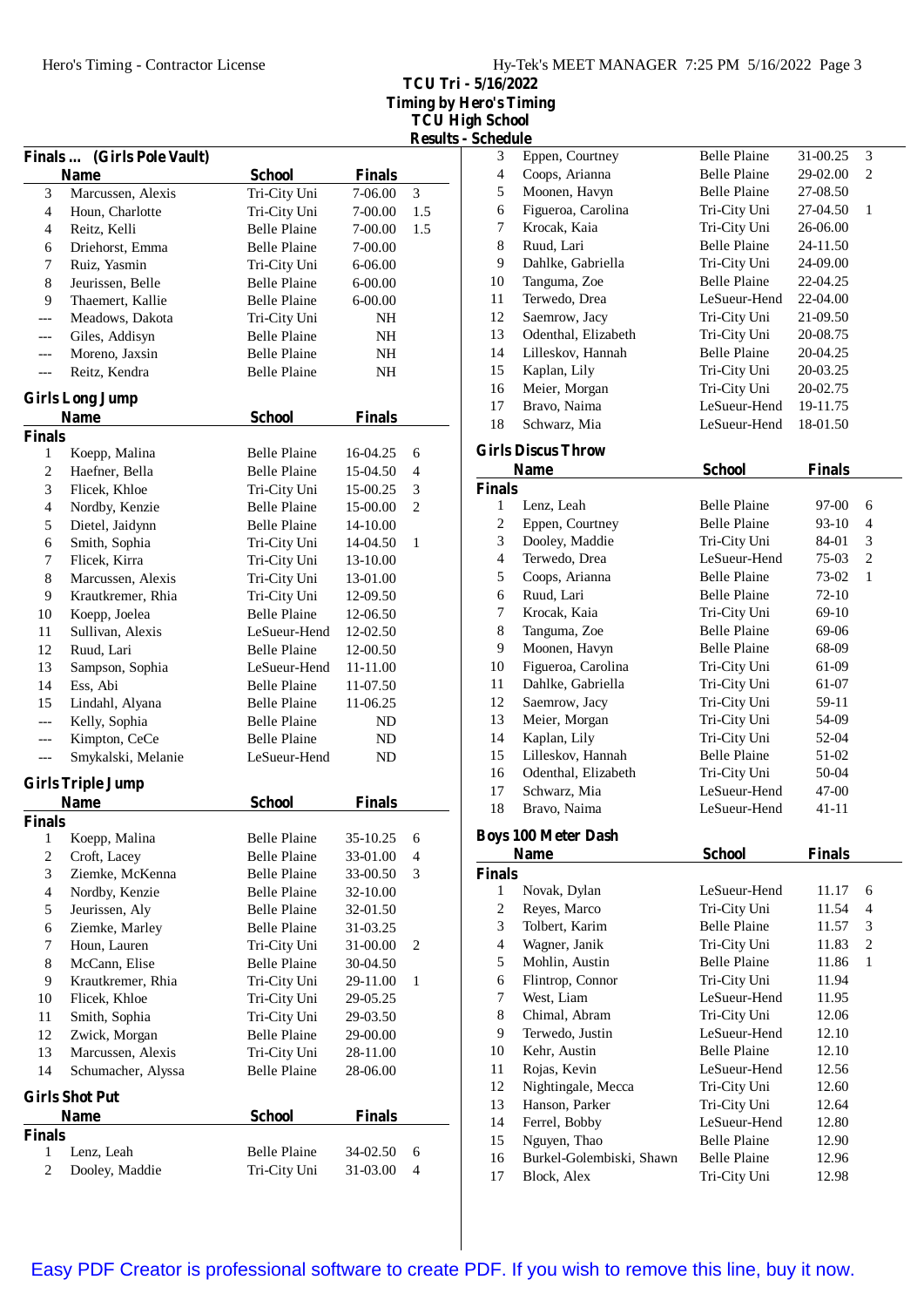**TCU Tri - 5/16/2022 Timing by Hero's Timing TCU High School**

|                          |                               |                     |               |                | <b>Results - Schedule</b>        |
|--------------------------|-------------------------------|---------------------|---------------|----------------|----------------------------------|
|                          | Finals  (Boys 100 Meter Dash) |                     |               |                | 26<br>A                          |
|                          | <b>Name</b>                   | <b>School</b>       | <b>Finals</b> |                | 27<br>V                          |
| 18                       | Factor, Harrison              | Tri-City Uni        | 13.08         |                | 28<br>T                          |
| 19                       | Gutzke, Tannar                | <b>Belle Plaine</b> | 13.10         |                | 29<br>$\mathsf{C}$               |
| 20                       | Le Mieux, Griffin             | Tri-City Uni        | 13.26         |                | 30<br>K                          |
| 21                       | Haefner, Grant                | <b>Belle Plaine</b> | 13.28         |                | 31<br>N                          |
| 22                       | Olson, Evan                   | <b>Belle Plaine</b> | 13.29         |                | 32<br>B                          |
| 23                       | Hesser, Collin                | <b>Belle Plaine</b> | 13.32         |                | 33<br>N                          |
| 24                       | Lilleskov, Hunter             | <b>Belle Plaine</b> | 13.64         |                | 34<br>$\mathbf{F}$               |
| 25                       | Moreno, Ovidio                | Tri-City Uni        | 13.66         |                | 35<br>S                          |
| 26                       | Lopez, Juan                   | Tri-City Uni        | 13.68         |                | 36<br>N                          |
| 27                       | Maciej, Johnathan             | <b>Belle Plaine</b> | 13.74         |                | V<br>37                          |
| 28                       | Mlejnek, Steven               | <b>Belle Plaine</b> | 13.81         |                | S<br>38                          |
| 29                       | Kotek, Travis                 | Tri-City Uni        | 13.84         |                |                                  |
| 30                       | Krenik, Allen                 | Tri-City Uni        | 14.08         |                | <b>Boys 40</b>                   |
| 31                       | Olson, Triston                | Tri-City Uni        | 14.09         |                | Na                               |
| 32                       | Arias, Anthony                | Tri-City Uni        | 14.13         |                | <b>Finals</b>                    |
| 33                       | Woldsnes, Ethan               | Tri-City Uni        | 14.16         |                | 1<br>F                           |
| 34                       | Hang, Prestin                 | <b>Belle Plaine</b> | 14.16         |                | $\overline{c}$<br>P              |
| 35                       | Viskocil, Eli                 | Tri-City Uni        | 14.20         |                | 3<br>B                           |
| 36                       | Tupy, Bradley                 | Tri-City Uni        | 14.24         |                | $\overline{4}$<br>N              |
| 37                       | Heidecker, Cullen             | <b>Belle Plaine</b> | 14.27         |                | 5<br>$\mathbf{F}$                |
| 38                       | Retzer, Ryan                  | <b>Belle Plaine</b> | 14.71         |                | 6<br>$\mathbf{F}$                |
| 39                       | McNamara, Soren               | Tri-City Uni        | 14.82         |                | $\overline{7}$<br>C              |
| 40                       | Mechtel, Colin                | Tri-City Uni        | 15.03         |                | 8<br>C                           |
| 41                       | Benson, Cale                  | Tri-City Uni        | 15.09         |                | 9<br>$\mathbf{F}$                |
| 42                       | Siebsen, Brayden              | Tri-City Uni        | 15.23         |                | <b>Boys 80</b>                   |
| 43                       | Malecha, Karson               | Tri-City Uni        | 15.92         |                |                                  |
| 44                       | Winter, Blaise                | Tri-City Uni        | 16.16         |                | Na                               |
| 45                       | Sexton, Keith                 | Tri-City Uni        | 16.96         |                | <b>Finals</b><br>1<br>$J_1$      |
|                          |                               |                     |               |                | 2<br>C                           |
|                          | <b>Boys 200 Meter Dash</b>    |                     |               |                | 3<br>S                           |
|                          | <b>Name</b>                   | <b>School</b>       | <b>Finals</b> |                | $\overline{4}$<br>J <sub>1</sub> |
| <b>Finals</b>            |                               |                     |               |                | 5<br>$\Gamma$                    |
| 1                        | Novak, Dylan                  | LeSueur-Hend        | 23.06         | 6              | 6<br>E                           |
| $\mathbf{2}$             | Tolbert, Karim                | <b>Belle Plaine</b> | 23.60         | 4              | 7<br>$\mathbf P$                 |
| 3                        | Reyes, Marco                  | Tri-City Uni        | 23.86         | 3              | $8\,$<br>C                       |
| $\overline{\mathcal{L}}$ | Kehr, Austin                  | <b>Belle Plaine</b> | 24.14         | $\overline{c}$ | 9<br>$\mathsf{C}$                |
| 5                        | West, Liam                    | LeSueur-Hend        | 24.65         | $\mathbf{1}$   |                                  |
| 6                        | Balcazar, Rafael              | Tri-City Uni        | 25.02         |                | <b>Boys 16</b>                   |
| 7                        | Chimal, Abram                 | Tri-City Uni        | 25.11         |                | Na                               |
| 8                        | Olson, Matthew                | <b>Belle Plaine</b> | 25.26         |                | <b>Finals</b>                    |
| 9                        | Nightingale, Mecca            | Tri-City Uni        | 25.60         |                | $\mathbf{1}$<br>K                |
| 10                       | Rucks, Seth                   | Belle Plaine        | 26.08         |                | $\overline{c}$<br>S              |
| 11                       | Haefner, Grant                | <b>Belle Plaine</b> | 26.31         |                | 3<br>$\mathsf{C}$                |
| 12                       | Ferrel, Bobby                 | LeSueur-Hend        | 26.69         |                | $\overline{4}$<br>J <sub>1</sub> |
| 13                       | Geisler, Gunnar               | <b>Belle Plaine</b> | 26.70         |                | 5<br>B                           |
| 14                       | Buerkle, Jack                 | <b>Belle Plaine</b> | 26.73         |                | 6<br>R                           |
| 15                       | Rojas, Kevin                  | LeSueur-Hend        | 26.75         |                | 7<br>$\mathsf{C}$                |
| 16                       | Block, Alex                   | Tri-City Uni        | 26.75         |                |                                  |
| 17                       | Factor, Harrison              | Tri-City Uni        | 27.29         |                | <b>Boys 320</b>                  |
| 18                       | Le Mieux, Griffin             | Tri-City Uni        | 27.54         |                | N <sub>a</sub>                   |
| 19                       | Nguyen, Thao                  | <b>Belle Plaine</b> | 27.70         |                | <b>Finals</b>                    |
| 20                       | Gutzke, Tannar                | <b>Belle Plaine</b> | 27.95         |                | $\mathbf{1}$<br>R                |
| 21                       | Olson, Evan                   | <b>Belle Plaine</b> | 28.10         |                | $\boldsymbol{2}$<br>C            |
| 22                       | Kotek, Travis                 | Tri-City Uni        | 28.19         |                | 3<br>F                           |
| 23                       | Lopez, Juan                   | Tri-City Uni        | 28.33         |                | 4<br>$\mathbf{F}$                |
| 24                       | Viskocil, Eli                 | Tri-City Uni        | 28.60         |                | 5<br>$\mathbb{R}$                |
| 25                       | Moreno, Ovidio                | Tri-City Uni        | 28.79         |                |                                  |
|                          |                               |                     |               |                |                                  |

| 26             | Arias, Anthony                            | Tri-City Uni        | 28.99         |                |
|----------------|-------------------------------------------|---------------------|---------------|----------------|
| 27             | Woldsnes, Ethan                           | Tri-City Uni        | 29.02         |                |
| 28             | Tupy, Bradley                             | Tri-City Uni        | 29.06         |                |
| 29             | Olson, Triston                            | Tri-City Uni        | 29.37         |                |
| 30             | Krenik, Allen                             | Tri-City Uni        | 29.75         |                |
| 31             | McNamara, Soren                           | Tri-City Uni        | 30.88         |                |
| 32             | Benson, Cale                              | Tri-City Uni        | 31.00         |                |
| 33             | Mechtel, Colin                            | Tri-City Uni        | 31.40         |                |
| 34             | Hang, Prestin                             | <b>Belle Plaine</b> | 32.65         |                |
| 35             | Siebsen, Brayden                          | Tri-City Uni        | 33.18         |                |
| 36             | Malecha, Karson                           | Tri-City Uni        | 33.27         |                |
| 37             | Winter, Blaise                            | Tri-City Uni        | 35.69         |                |
| 38             | Sexton, Keith                             | Tri-City Uni        | 35.84         |                |
|                |                                           |                     |               |                |
|                | <b>Boys 400 Meter Dash</b><br><b>Name</b> |                     |               |                |
|                |                                           | <b>School</b>       | <b>Finals</b> |                |
| <b>Finals</b>  |                                           |                     |               |                |
| 1              | Flintrop, Connor                          | Tri-City Uni        | 53.85         | 6              |
| $\overline{c}$ | Pichotta, Michael                         | Tri-City Uni        | 58.04         | $\overline{4}$ |
| 3              | Buerkle, Jack                             | <b>Belle Plaine</b> | 58.90         | 3              |
| $\overline{4}$ | Nguyen, Thao                              | <b>Belle Plaine</b> | 1:03.42       | $\overline{c}$ |
| 5              | Haefner, Grant                            | <b>Belle Plaine</b> | 1:04.66       | 1              |
| 6              | Fahey, Emmett                             | <b>Belle Plaine</b> | 1:04.93       |                |
| 7              | Greisen, Owen                             | LeSueur-Hend        | 1:05.60       |                |
| 8              | Gutzke, Tannar                            | <b>Belle Plaine</b> | 1:09.02       |                |
| 9              | Hang, Prestin                             | <b>Belle Plaine</b> | 1:13.70       |                |
|                | <b>Boys 800 Meter Run</b>                 |                     |               |                |
|                | <b>Name</b>                               | <b>School</b>       | <b>Finals</b> |                |
| <b>Finals</b>  |                                           |                     |               |                |
| 1              | Juberian, Dante                           | Tri-City Uni        | 2:08.24       | 6              |
| 2              | Goecke, Chase                             | Tri-City Uni        | 2:16.67       | 4              |
| 3              | Stiemke, Adam                             | <b>Belle Plaine</b> | 2:18.10       | 3              |
| $\overline{4}$ | Juarez, Josiah                            | LeSueur-Hend        | 2:24.22       | $\overline{c}$ |
| 5              | Dahlke, Ryan                              | Tri-City Uni        | 2:30.34       | 1              |
| 6              | Eyrich, Austin                            | <b>Belle Plaine</b> | 2:30.41       |                |
| 7              | Phelps, Gavin                             | Tri-City Uni        | 2:33.62       |                |
| 8              | Goecke, Cole                              | Tri-City Uni        | 2:35.73       |                |
| 9              |                                           |                     |               |                |
|                |                                           |                     |               |                |
|                | Greisen, Owen                             | LeSueur-Hend        | 2:43.67       |                |
|                | <b>Boys 1600 Meter Run</b>                |                     |               |                |
|                | <b>Name</b>                               | <b>School</b>       | <b>Finals</b> |                |
| <b>Finals</b>  |                                           |                     |               |                |
| 1              | Koepp, Kelton                             | <b>Belle Plaine</b> | 4:57.23       | 6              |
| $\overline{c}$ | Schultz, Michael                          | <b>Belle Plaine</b> | 5:08.11       | 4              |
| 3              | Ortiz, Alan                               | Tri-City Uni        | 5:18.53       | 3              |
| $\overline{4}$ | Juarez, Josiah                            | LeSueur-Hend        | 5:21.35       | 2              |
| 5              | Braatz, Lucas                             | Tri-City Uni        | 5:39.65       | 1              |
| 6              | Robrahn, Caleb                            | Tri-City Uni        | 5:45.00       |                |
| 7              | Goecke, Cole                              | Tri-City Uni        | 5:53.37       |                |
|                | <b>Boys 3200 Meter Run</b>                |                     |               |                |
|                | <b>Name</b>                               | <b>School</b>       | <b>Finals</b> |                |
| <b>Finals</b>  |                                           |                     |               |                |
| $\mathbf{1}$   | Rutt, Austin                              | Tri-City Uni        | 11:43.59      | 6              |
| 2              | Greisen, Owen                             | LeSueur-Hend        | 11:53.31      | 4              |
| 3              | Fitterer, Grant                           | Tri-City Uni        | 11:55.30      | 3              |
| $\overline{4}$ | Fahey, Emmett                             | <b>Belle Plaine</b> | 12:10.50      | 2              |
| 5              | Robrahn, Caleb                            | Tri-City Uni        | 12:23.41      | 1              |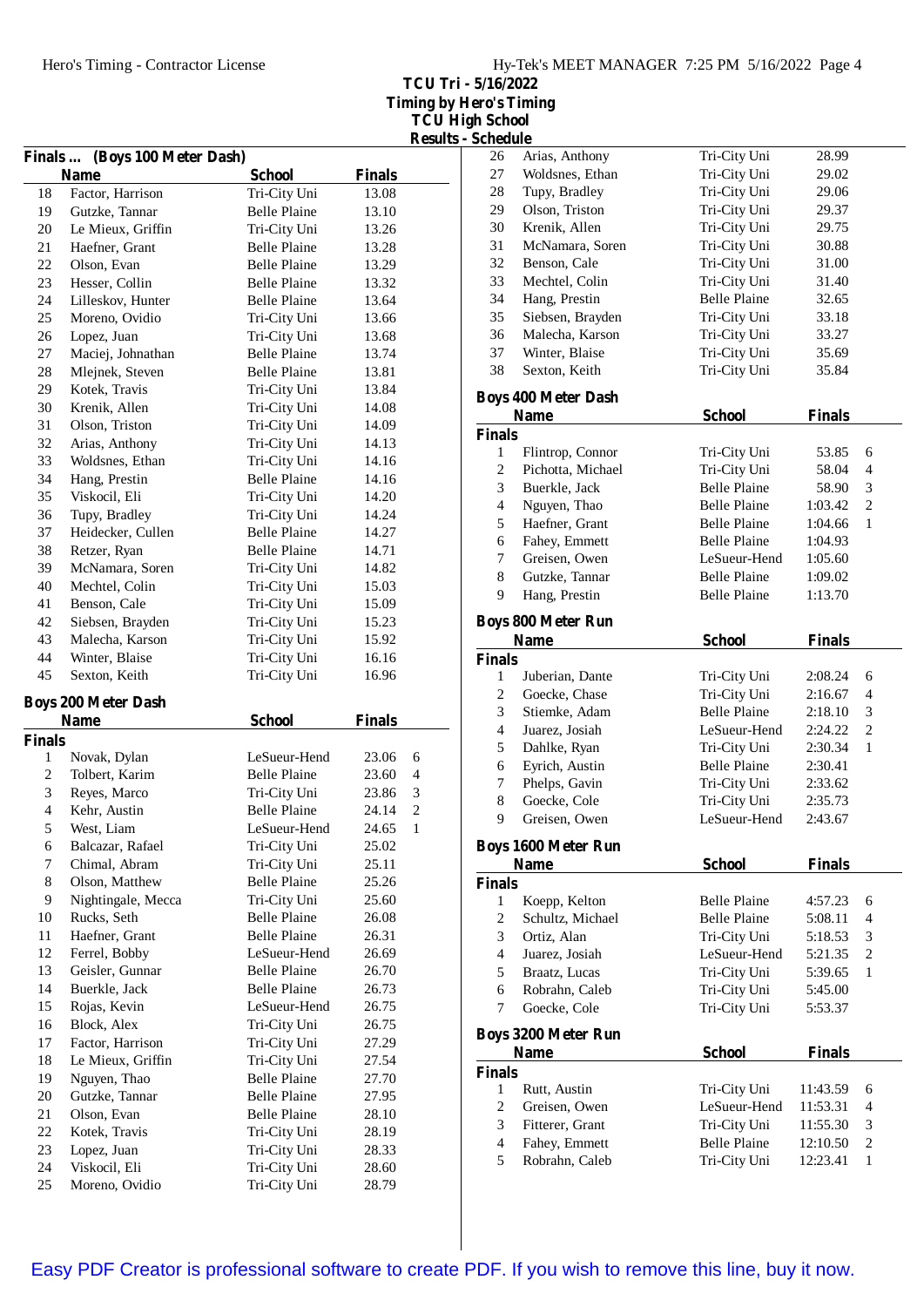| Hy-Tek's MEET MANAGER $7:25$ PM $5/16/2022$ Page 5 |  |  |  |
|----------------------------------------------------|--|--|--|
|----------------------------------------------------|--|--|--|

**TCU Tri - 5/16/2022 Timing by Hero's Timing**

**TCU High School**

**Results - Schedule**

|                    |                                              |                      |               | <b>Results</b> |
|--------------------|----------------------------------------------|----------------------|---------------|----------------|
|                    | Finals  (Boys 3200 Meter Run)<br><b>Name</b> | <b>School</b>        | <b>Finals</b> |                |
| 6                  | Pichotta, Michael                            | Tri-City Uni         | 12:30.01      |                |
| 7                  | Braatz, Lucas                                | Tri-City Uni         | 12:36.54      |                |
| 8                  | O'Brien, Connor                              | <b>Belle Plaine</b>  | 13:03.48      |                |
|                    |                                              |                      |               |                |
|                    | <b>Boys 110 Meter Hurdles</b><br><b>Name</b> | <b>School</b>        | <b>Finals</b> |                |
| <b>Finals</b>      |                                              |                      |               |                |
| 1                  | Meyer, Jordan                                | Tri-City Uni         | 15.61         | 6              |
| 2                  | Siegle, Andrew                               | <b>Belle Plaine</b>  | 16.58         | 4              |
| 3                  | Skluzacek, Connor                            | Tri-City Uni         | 17.78         | 3              |
| $\overline{4}$     |                                              |                      |               |                |
|                    | Rutt, Austin                                 | Tri-City Uni         | 17.87         | 2              |
| 5                  | Prigge, Aven                                 | Tri-City Uni         | 18.77         |                |
| 6                  | Fahey, Ezra                                  | <b>Belle Plaine</b>  | 19.79         | 1              |
| 7                  | O'Brien, Connor                              | <b>Belle Plaine</b>  | 19.83         |                |
| 8                  | Riga, Caden                                  | <b>Belle Plaine</b>  | 21.41         |                |
|                    | <b>Boys 300 Meter Hurdles</b>                |                      |               |                |
|                    | <b>Name</b>                                  | <b>School</b>        | <b>Finals</b> |                |
| <b>Finals</b><br>1 |                                              | LeSueur-Hend         | 41.40         | 6              |
|                    | Novak, Dylan                                 |                      |               |                |
| 2                  | Thelemann, Riley                             | LeSueur-Hend         | 45.70         | 4              |
| 3                  | Skluzacek, Connor                            | Tri-City Uni         | 45.71         | 3              |
| 4                  | Prigge, Aven                                 | Tri-City Uni         | 47.08         | $\overline{c}$ |
| 5                  | Fahey, Ezra                                  | <b>Belle Plaine</b>  | 47.51         | 1              |
| 6                  | O'Brien, Connor                              | <b>Belle Plaine</b>  | 48.04         |                |
| 7                  | Schultz, Michael                             | <b>Belle Plaine</b>  | 48.87         |                |
| 8                  | Riga, Caden                                  | <b>Belle Plaine</b>  | 49.43         |                |
|                    | <b>Boys 4x100 Meter Relay</b>                |                      |               |                |
|                    | Team                                         | <b>Relay</b>         | <b>Finals</b> |                |
| <b>Finals</b><br>1 | <b>Belle Plaine</b>                          | A                    | 45.81         |                |
|                    |                                              |                      |               | 6              |
|                    | 1) Mohlin, Austin                            | 2) Surber, Drake     |               |                |
|                    | 3) He, Kevin                                 | 4) Tolbert, Karim    |               |                |
|                    | 2 Tri-City United                            | A                    | 48.92         | 4              |
|                    | 1) Hanson, Parker                            | 2) Chimal, Abram     |               |                |
|                    | 3) Holicky, Lucas                            | 4) Prigge, Aven      |               |                |
|                    | 3 Belle Plaine                               | B                    | 49.02         |                |
|                    | 1) Yahnke, Blake                             | 2) Olson, Matthew    |               |                |
|                    | 3) Rucks, Seth                               | 4) Geisler, Gunnar   |               |                |
| 4                  | <b>Belle Plaine</b>                          | C                    | 51.68         |                |
|                    | 1) Lilleskov, Hunter                         | 2) Reiter, Henry     |               |                |
|                    | 3) Burkel-Golembiski, Shawn                  | 4) Heidecker, Cullen |               |                |
| 5                  | Belle Plaine                                 | D                    | 55.76         |                |
|                    | 1) Retzer, Ryan                              | 2) Tanguma, Eli      |               |                |
|                    | 3) Maciej, Johnathan                         | 4) Hesser, Collin    |               |                |
| 6                  | <b>Belle Plaine</b>                          | E                    | 56.63         |                |
|                    | 1) Feldhus, Caleb                            | 2) Mlejnek, Steven   |               |                |
|                    | 3) MurgaTrujillo, David                      | 4) Posthumus, Henry  |               |                |
|                    | <b>Boys 4x200 Meter Relay</b>                |                      |               |                |
|                    | <b>Team</b>                                  | <b>Relay</b>         | <b>Finals</b> |                |
| <b>Finals</b>      |                                              |                      |               |                |
| 1                  | Tri-City United                              | A                    | 1:37.32       | 6              |
|                    | 1) Wagner, Janik                             | 2) Balcazar, Rafael  |               |                |
|                    | 3) Meyer, Jordan                             | 4) Holicky, Lucas    |               |                |
|                    |                                              |                      |               |                |

| 2              | <b>Belle Plaine</b>           | А                   | 1:38.33       | 4              |
|----------------|-------------------------------|---------------------|---------------|----------------|
|                | 1) Yahnke, Blake              | 2) Surber, Drake    |               |                |
|                | 3) Rucks, Seth                | 4) Geisler, Gunnar  |               |                |
|                | <b>Boys 4x400 Meter Relay</b> |                     |               |                |
|                | <b>Team</b>                   | <b>Relay</b>        | <b>Finals</b> |                |
| Finals         |                               |                     |               |                |
| 1              | Belle Plaine                  | A                   | 3:39.52       | 6              |
|                | 1) Surber, Drake              | 2) Olson, Matthew   |               |                |
|                | 3) He, Kevin                  | 4) Kehr, Austin     |               |                |
| 2              | Tri-City United               | A                   | 3:40.61       | 4              |
|                | 1) Juberian, Dante            | 2) Goecke, Chase    |               |                |
|                | 3) Reyes, Marco               | 4) Balcazar, Rafael |               |                |
| 3              | <b>Belle Plaine</b>           | C                   | 4:01.04       |                |
|                | 1) Yahnke, Blake              | 2) Schultz, Michael |               |                |
|                | 3) Fahey, Ezra                | 4) Koepp, Kelton    |               |                |
| 4              | <b>Belle Plaine</b>           | B                   | 4:02.96       |                |
|                | 1) Buerkle, Jack              | 2) Eyrich, Austin   |               |                |
|                | 3) Riga, Caden                | 4) Stiemke, Adam    |               |                |
|                | <b>Boys 4x800 Meter Relay</b> |                     |               |                |
|                | <b>Team</b>                   | <b>Relay</b>        | <b>Finals</b> |                |
| <b>Finals</b>  |                               |                     |               |                |
| 1              | Tri-City United               | A                   | 9:28.90       | 6              |
|                | 1) Fitterer, Grant            | 2) Goecke, Chase    |               |                |
|                | 3) Walters, Cole              | 4) Ortiz, Alan      |               |                |
| 2              | <b>Belle Plaine</b>           | A                   | 9:31.42       | 4              |
|                | 1) He, Kevin                  | 2) Stiemke, Adam    |               |                |
|                | 3) Eyrich, Austin             | 4) Fahey, Emmett    |               |                |
|                | Boys High Jump                |                     |               |                |
|                | <b>Name</b>                   | <b>School</b>       | <b>Finals</b> |                |
| <b>Finals</b>  |                               |                     |               |                |
| 1              | Siegle, Andrew                | Belle Plaine        | 6-02.00       | 6              |
| $\overline{c}$ | Nightingale, Mecca            | Tri-City Uni        | 5-08.00       | 4              |
| 3              | O'Brien, Connor               | <b>Belle Plaine</b> | 5-03.00       | 3              |
| $\overline{4}$ | Holicky, Lucas                | Tri-City Uni        | 5-03.00       | $\mathfrak{2}$ |
| 5              | Nguyen, Thao                  | <b>Belle Plaine</b> | 5-00.00       |                |
| 5              | Riga, Caden                   | <b>Belle Plaine</b> | 5-00.00       | 0.5            |
| 5              | Block, Alex                   | Tri-City Uni        | 5-00.00       | 0.5            |
|                | <b>Boys Pole Vault</b>        |                     |               |                |
|                | <b>Name</b>                   | <b>School</b>       | <b>Finals</b> |                |
| Finals         |                               |                     |               |                |
| 1              | Eyrich, Austin                | <b>Belle Plaine</b> | 8-00.00       | 6              |
| $\overline{c}$ | Mechtel, Colin                | Tri-City Uni        | 7-06.00       | 4              |
| 3              | Factor, Harrison              | Tri-City Uni        | 7-06.00       | 3              |
| $\overline{4}$ | Walters, Cole                 | Tri-City Uni        | 7-06.00       | 2              |
| 5              | Koepp, Kelton                 | <b>Belle Plaine</b> | 7-06.00       | 1              |
| ---            | Rucks, Seth                   | <b>Belle Plaine</b> | NH            |                |
|                | Viskocil, Eli                 | Tri-City Uni        | NH            |                |
|                | <b>Boys Long Jump</b>         |                     |               |                |
|                | <b>Name</b>                   | <b>School</b>       | <b>Finals</b> |                |
| <b>Finals</b>  |                               |                     |               |                |
| 1              | Brown, Stanley                | LeSueur-Hend        | 20-02.50      | 6              |
|                |                               |                     |               |                |
| $\overline{c}$ | Siegle, Andrew                | <b>Belle Plaine</b> | 19-11.00      | 4              |
| 3              | Novak, Dylan                  | LeSueur-Hend        | 19-04.50      | 3              |
| 4              | Juberian, Dante               | Tri-City Uni        | 19-04.00      | 2              |
| 5              | Surber, Drake                 | <b>Belle Plaine</b> | 18-10.00      | 1              |